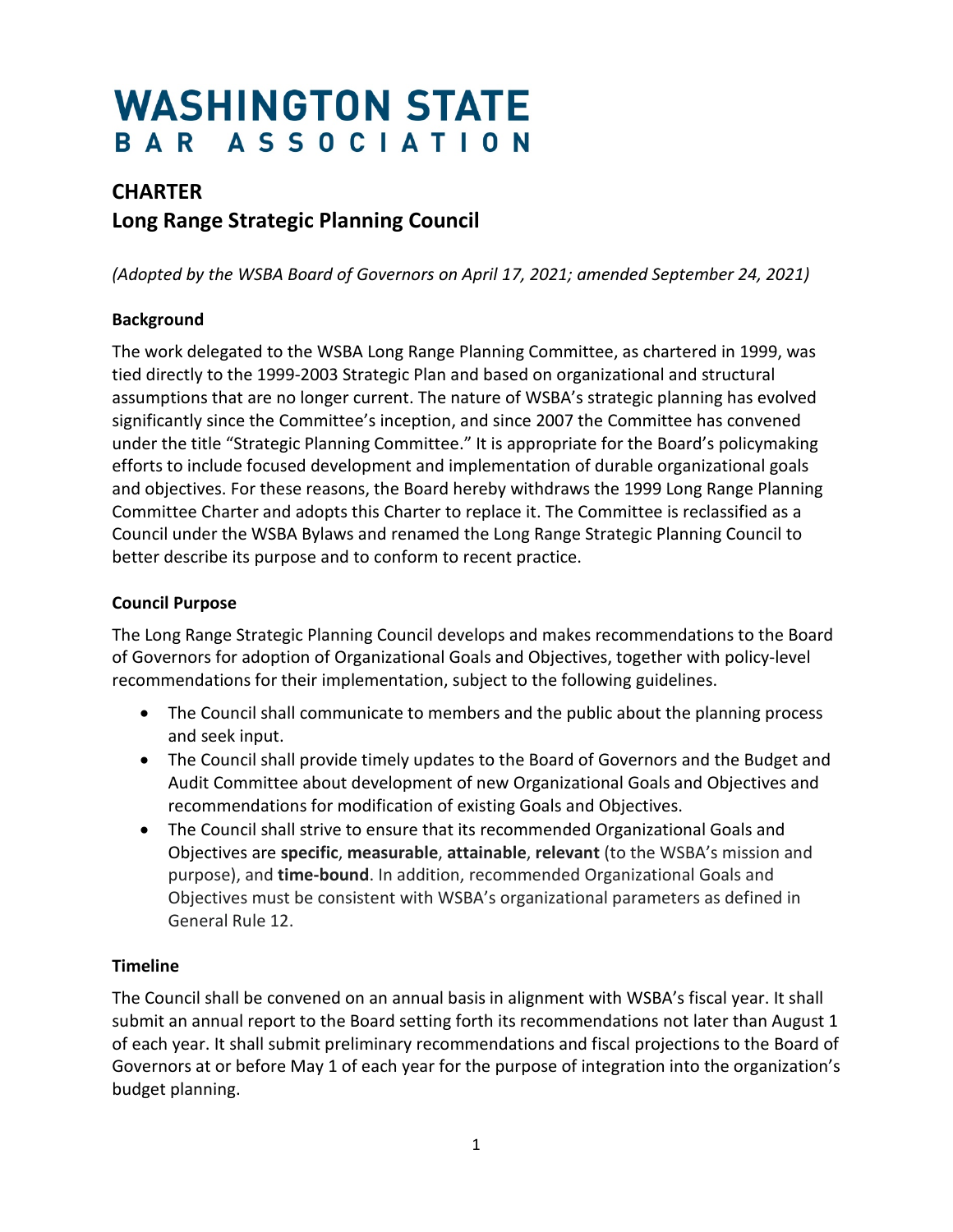Every three years, the Council should conduct an in-depth review of existing Organizational Goals and Objectives to evaluate their ongoing viability and develop recommendations for new Goals and Objectives as appropriate. In other years, the Council's focus should be on measuring progress and determining whether existing Goals and Objectives, the strategies for their implementation, and/or the timeline for their completion, should be modified.

#### **Council Membership**

The President, who shall serve as chair, shall have discretion to appoint voting members, and is encouraged to consider participation from the following:

- The President-Elect
- A first-, second-, and third-year governor
- An at-large governor
- The WSBA Treasurer
- The WSBA Immediate Past President
- The Diversity Committee
- The Young Lawyers Committee
- Local and specialty bar associations
- WSBA staff serving in a regulatory capacity
- WSBA Sections, Committees and other entities, and members not otherwise serving on WSBA entities
- Members of the public who are not licensed to practice law.

The Council shall consist of at least twelve and no more than 15 voting members, in addition to the President. The term of appointment for membership on the Council is three years. Terms of appointment shall be staggered to ensure continuity on the Council, with one-third of the positions being appointed each year. Inaugural positions should be filled by appointing onethird of the members to one-year terms and one-third of the members to two-year terms, as designated by the President, to permit as equal a number of positions as possible to be filled each year.

The Executive Director shall serve on the Council as a non-voting member and will designate a WSBA staff liaison.

In accordance with WSBA Bylaws, selection of persons to be appointed to the Council will be made by the President with confirmation by the Board of Governors. Bylaw Article IX.C is appended to this charter for ease of reference.